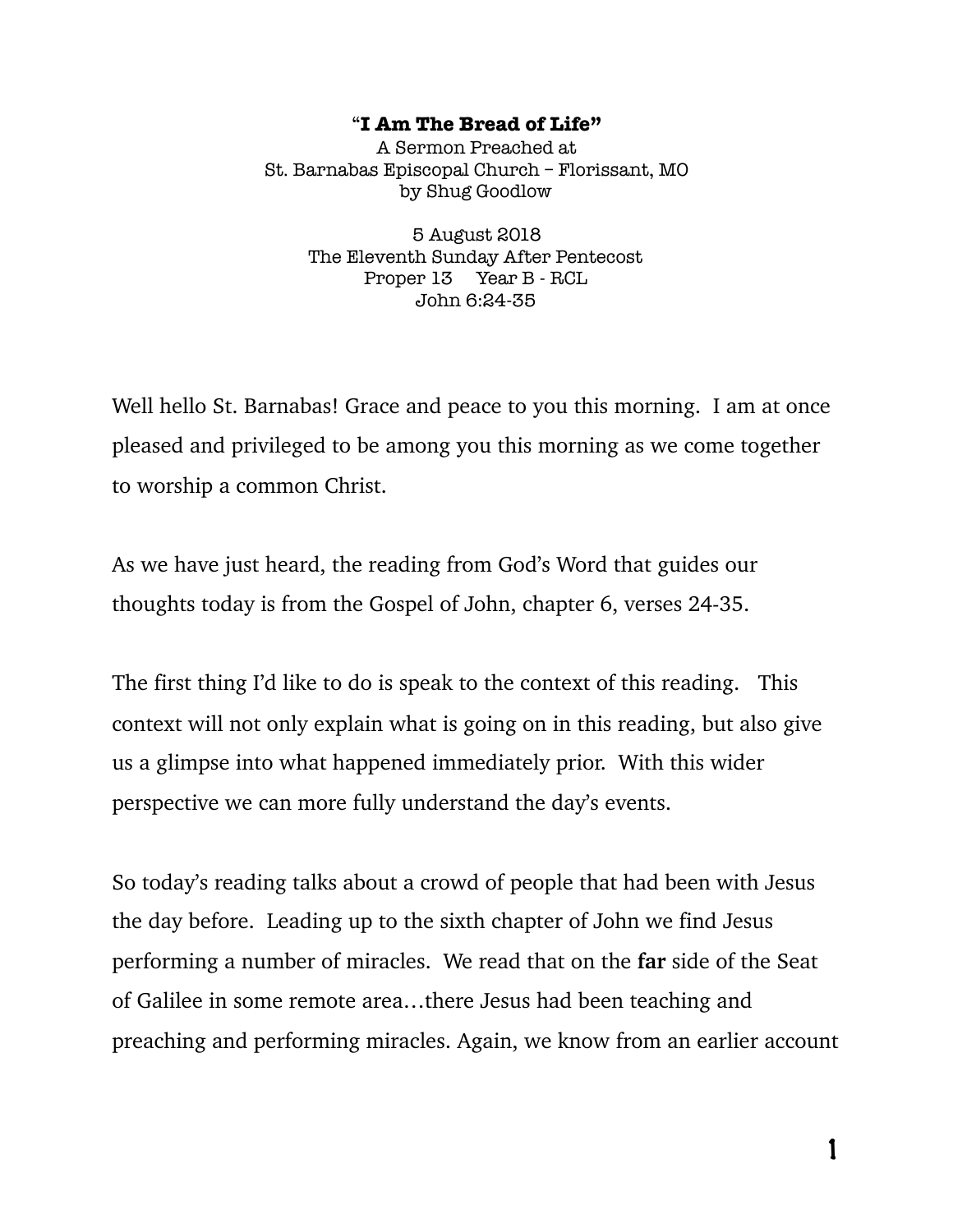in this 6th chapter of John that Jesus had already performed a miracle by feeding 5000 with five loaves and two fish.

Now if we're really paying attention, today's reading is rich in its deeper meanings. Yes, the crowds were fascinated by the things that Jesus had done but according to Jesus himself…for the wrong reasons.

They had heard of, and some had actually seen the feeding of the 5000 as well as other miracles. They liked this miracle and they wanted Jesus to do it again. If their only focus was "gimme more bread" they missed the point.

Many of us are guilty of this today…we miss the point. Like the people in the crowd at Capernum, we focus on the **product** of the miracle instead of the **person** of the miracle.

Jesus did indeed give bread but again, we miss the whole point if we think that's all He came to do. That's **not** the main reason He came. Some of us have missed a lot of bread in our lives and still others of us have had bread taken out of our hands and mouths. But I hope it lands on all of us with abundant good news that Jesus did not come to just give bread…He came to **be** bread. The irony is that sometimes the bread has to be taken away from us so that we can come to trust Jesus as the bread. One of my most cherished memories of my mother has to do with my amazement at how she fed us sometimes. I have eight siblings and there were times when we didn't have much. There were many times when our mother went hungry so that we might eat. Once in a while my mother would pile us all in the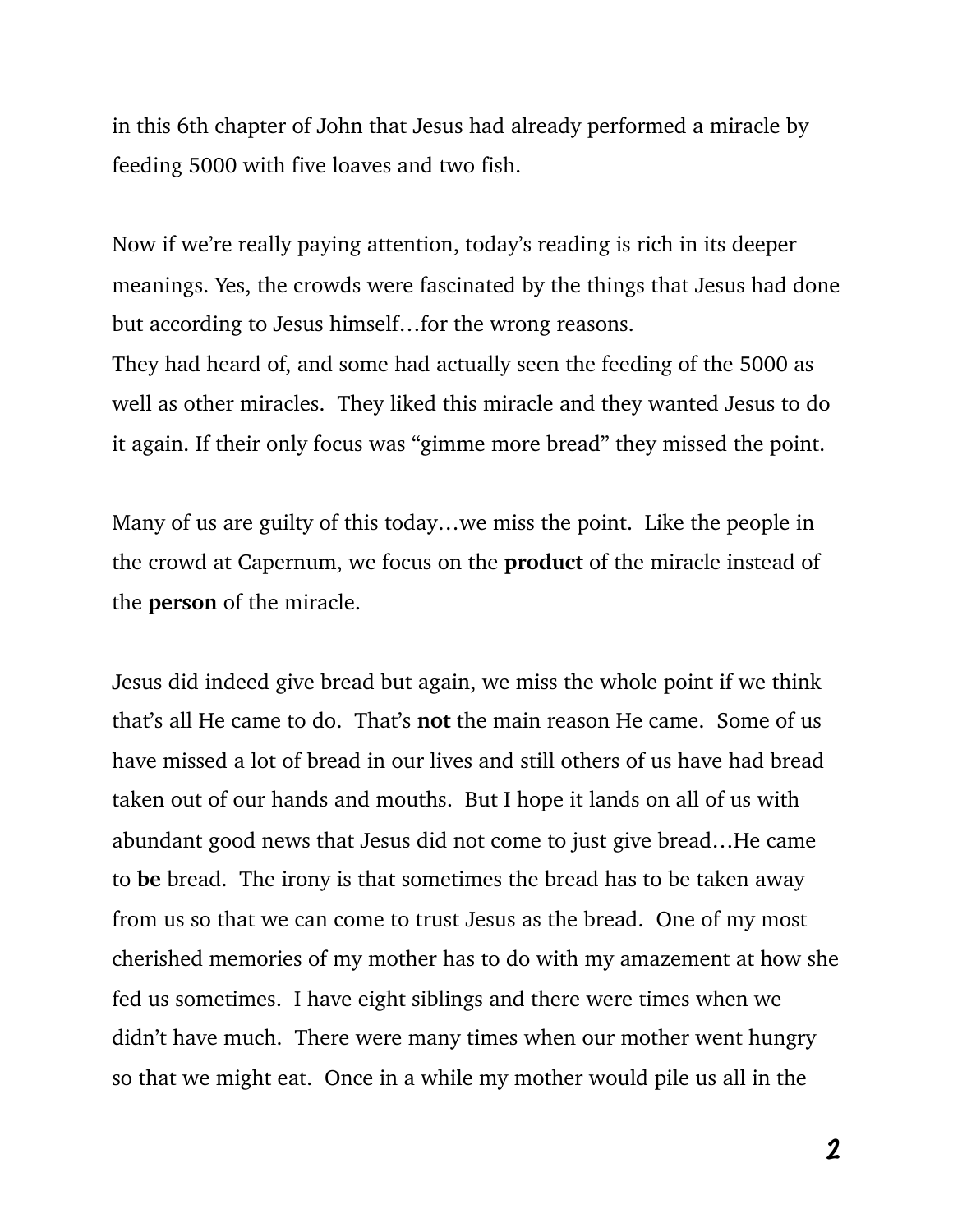car and we'd drive to the beach. We lived on Long Island so the beach was only a few minutes away. When we arrived we would park so that we had a view of the ocean. Once we settled in my mother would give us each 1 or 2 crackers and then pull out a Tupperware bowl. You see my mother had taken a small can of tuna and mixed it up with Miracle Whip, chopped egg and relish. She fed all of us from that one small can of tuna. I'll never forget how happy we were. It wasn't so much that we were getting a lot to eat because we weren't.

It was the fact that our mother had so lovingly provided this opportunity for us to all be together and we were grateful for 1 or 2 crackers with that tuna. We were all participating in our little feast. A few years ago, as I placed her lunch before her, a tuna sandwich, Doris would say to me, "*Shug, tuna is not a soup*." For all these years I had been making that same soupy tuna that my mother had made out of necessity so that we could all have some. To this day I am in awe of the miracle of the tuna.

You know, some things are worth complaining to God about. Soupy tuna isn't one of them. But sometimes God gets a little annoyed with us. I think we see this today when Jesus mildly rebukes the people. He said to them, "V*ery truly, I tell you, you are looking for me, not because you saw signs, but because you ate your fill of the loaves*" (John 6:26), I do not think Jesus was scolding the crowd for seeking bread because they were hungry. But I do think Jesus was disappointed that the crowd did not expect more, not more bread…but **something** more.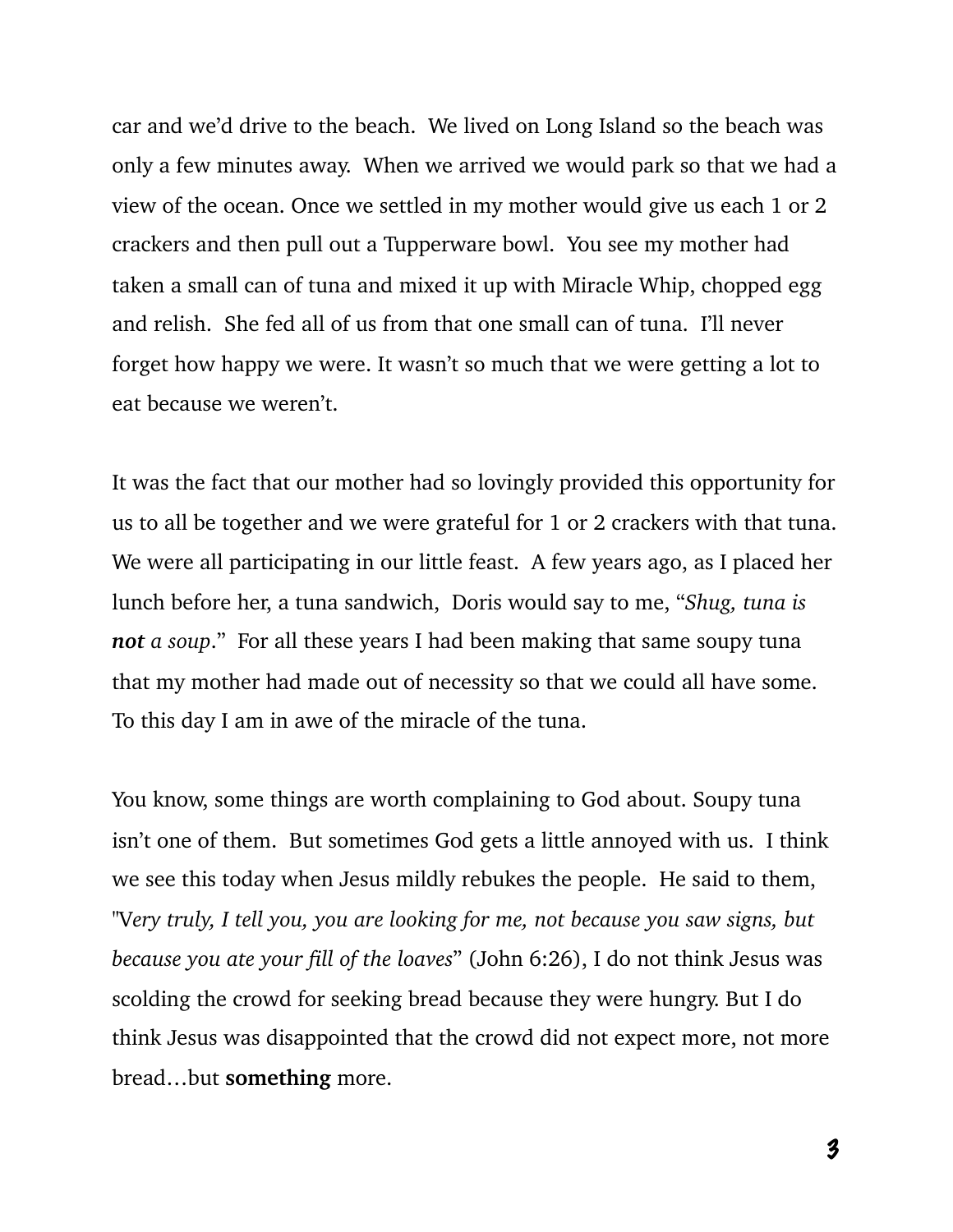Perhaps Jesus was thinking more about ending the peoples' hunger than the physical act of serving the bread. In other words, Jesus wasn't angry at them for being hungry but for failing to see Him as something more than a simple dispenser of bread.

Do any of us see ourselves in that crowd at Capernum? Are we looking for Him just because we've had our fill and we want it again, we want more? Are we guilty of just looking to Jesus for things like health, prosperity, and shelter? What about looking to Jesus as our savior? Our redeemer? How do we recognize our own spiritual hunger? I think maybe we can all see ourselves in that crowd.

Maybe we're not as blatant or single-focused…but do we really try to find out all that Jesus offers us? Do we really recognize the ways in which God is continually trying to feed us?

If we read today's scripture with a discerning heart and spirit, maybe our priorities and perceptions can be adjusted.

I must say though that I do sometimes contemplate this story in terms of the realities of the world we actually live in.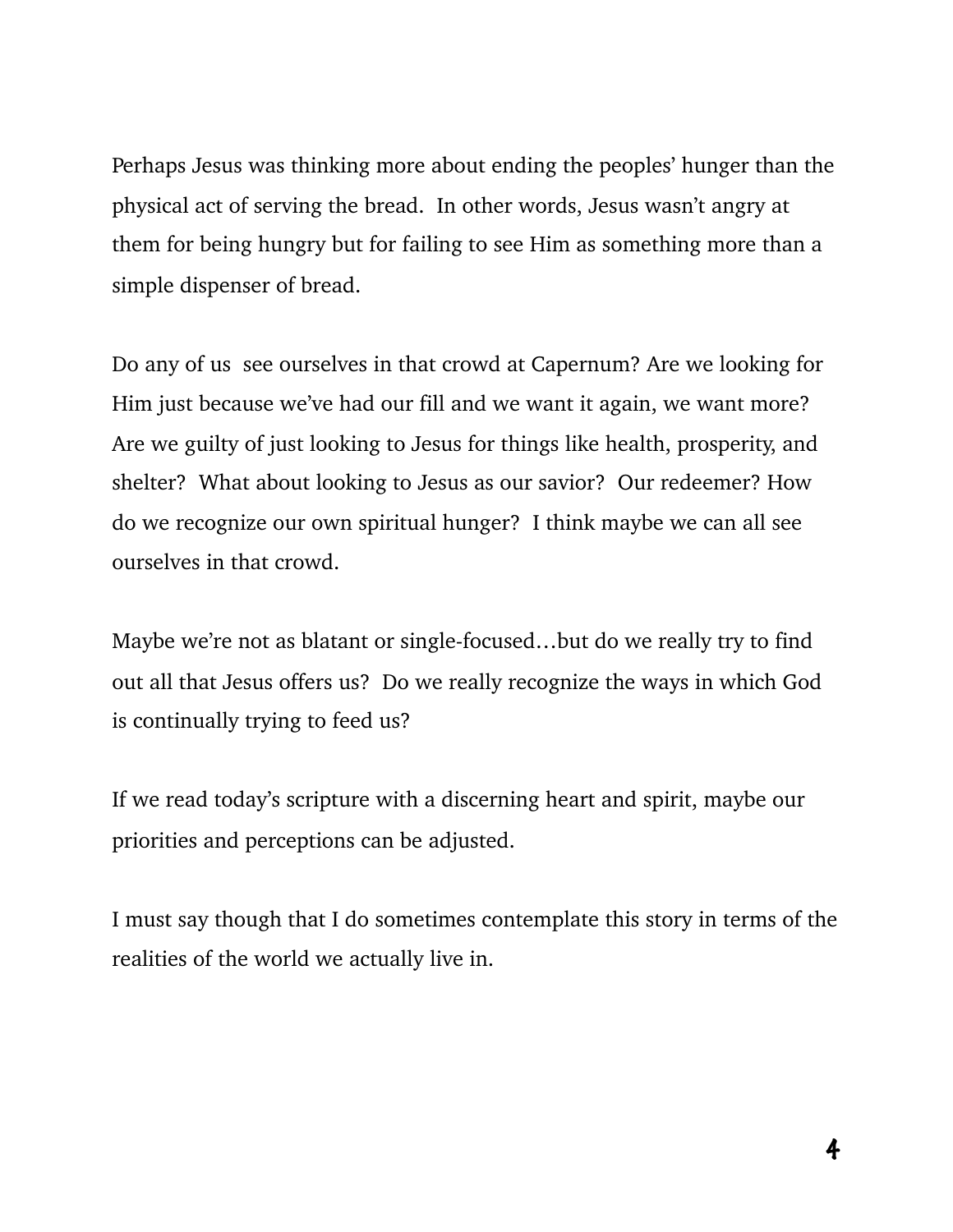For those of us who are fortunate enough to eat every day, we should be mindful that eating your fill one day does not mean that you will not be hungry the next.

There are people among us who are hungry every day. They live each day not knowing where their next meal will come from. When there is no food, and you do not know how you will sustain your life today, what is the point of thinking about eternity? These things constantly upset my soul. Every hungry person is our responsibility. But I suppose that's a sermon for another day.

I read a story recently that made my soul feel a little better though and made me laugh bit as well. Now I don't suggest that it solves larger world issues but I think it made life a little better for the people involved.

It seems there was an airline flight being delayed and so the captain apologized and made an announcement. It was already quite late and this delay would mean many of the passengers would miss their connecting flights, dinner, appointments, and so on. There was much grumbling, whining and complaining.

One of the flight attendants decided to take the situation in hand and made an announcement. She said, "W*e've got four empty baskets that we're going to pass to the back of the plane. We'll start at the front and as the basket*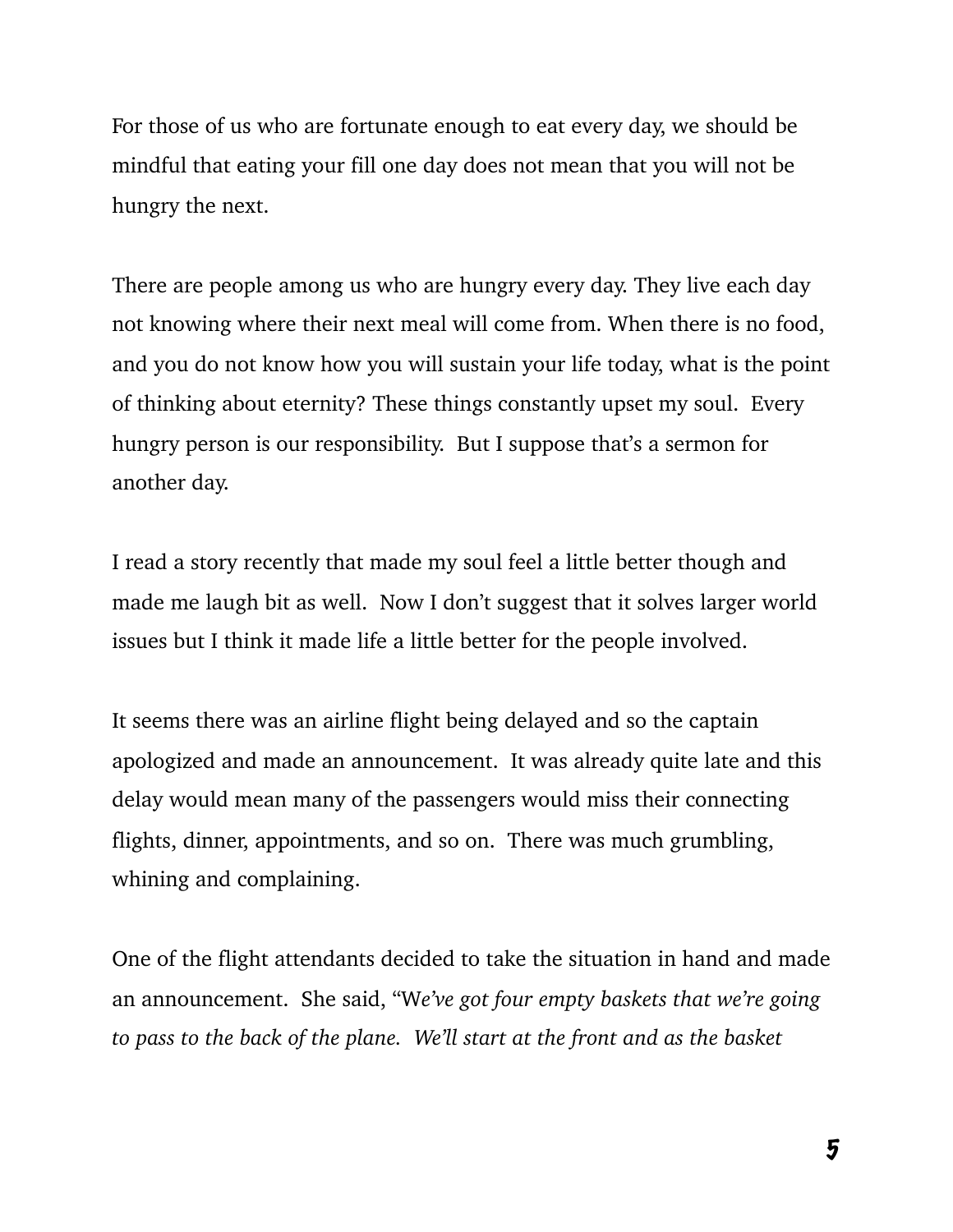*passes you put whatever you may have that you're willing to share into the basket. Mints, candy, chips, cookies, whatever you're willing to share. If you don't have any food put your business card in or a book or magazine. Or maybe write a joke on a barf bag and put that in the basket. When the baskets get to the back we'll pass them forward and if you care to take something out, please do so*.

This exercise went off without a hitch and the baskets were all filled. As the baskets moved forward people stopped grumbling and complaining and the mood on the plane improved greatly. People are fed in ways that had nothing to do with eating.

The passengers were actually in good spirits and seemed to forget about the delay. Eventually, the plane took off and landed safely at its destination albeit quite late. As the passengers deplaned a passenger stopped and spoke to the flight attendant whose idea this was and said, "*You know, there is a story in the Bible about what just happened*." The flight attendant looked at him, smiled and said, "*I know. That's why I did it.*"

Oh that we could all call on our biblical teachings in times and situations like this.